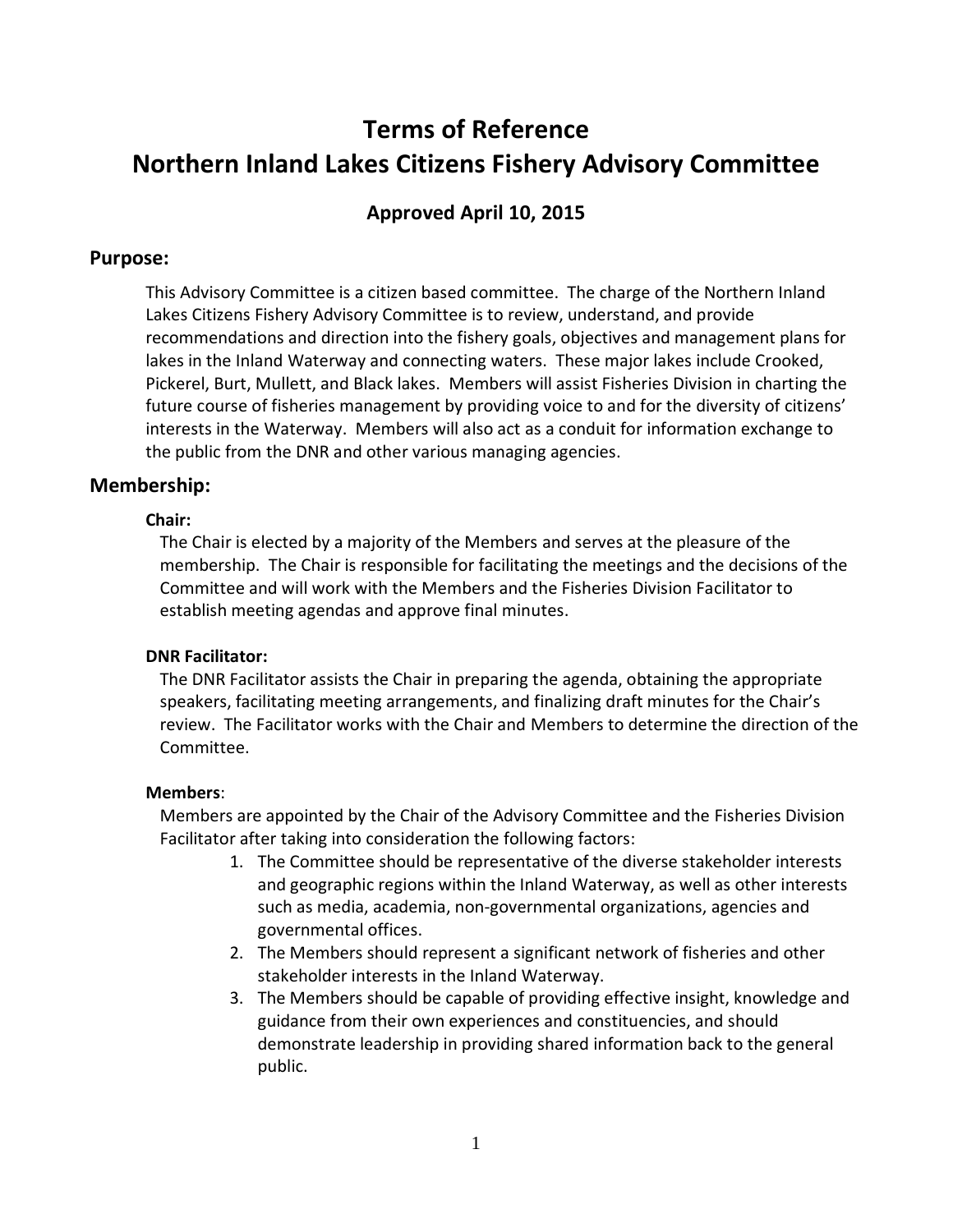The Chair and the Fisheries Division Facilitator may appoint an alternate Member for an organization to serve in the absence of the primary Member. Only one Member of an organization is permitted to participate in final decision-making processes, although primary and alternate Members alike, and other visitors, are permitted and encouraged to participate in discussions leading to a decision.

# **Member Responsibilities:**

Membership on the Advisory Committee comes with several responsibilities including, but not limited to the following:

- 1. The Members are responsible for disseminating the Committee's activities and deliberations throughout their network of constituents and others in their community as appropriate.
- 2. The Members are responsible for seeking to resolve conflicts among user groups and constituencies.
- 3. The Members are responsible for regular attendance at meetings and participating in a respectful manner with fellow Committee Members, DNR staff, other agencies, and visitors.
- 4. The Members are responsible for representing the broad interests of their constituencies with the rest of the Committee.

# **Procedural Rules:**

# **Decision Making:**

When decisions are required, they will be achieved based on the following in priority order:

- o "Will-Live-With" consensus: Decisions whereby after a specified amount of discussion and/or negotiation time, all Members involved in the decision making process eventually agree with the decision. Consensus or agreement is reached when each Member indicates that they "will live with" the decision. If one Member does not agree with the decision, "will-live-with" consensus has not been reached. The Chair may choose to continue the discussions/negotiations in hopes of reaching consensus, move to table the decision until a later meeting, or move directly to a "consulting decision".
- o "Consulting Decisions": Decisions whereby the Chair takes into account all opinions and input of the Committee regarding resolution of an issue, and makes a final, informed decision on the basis of that input. In the event of a "consulting decision" any dissenting opinions should be accurately reflected in the minutes of the meeting.

# **Minutes:**

Since the purpose of the Committee is to provide input and direction to the Fisheries Division on fisheries issues related to the Inland Waterway, detailed minutes (summary) will be recorded for each meeting. An effort will be made to provide Members with an email draft copy of the minutes within 2 month of having the meeting. The Chair will ask if there are any corrections or additions to the minutes via email, and if not, the minutes will be